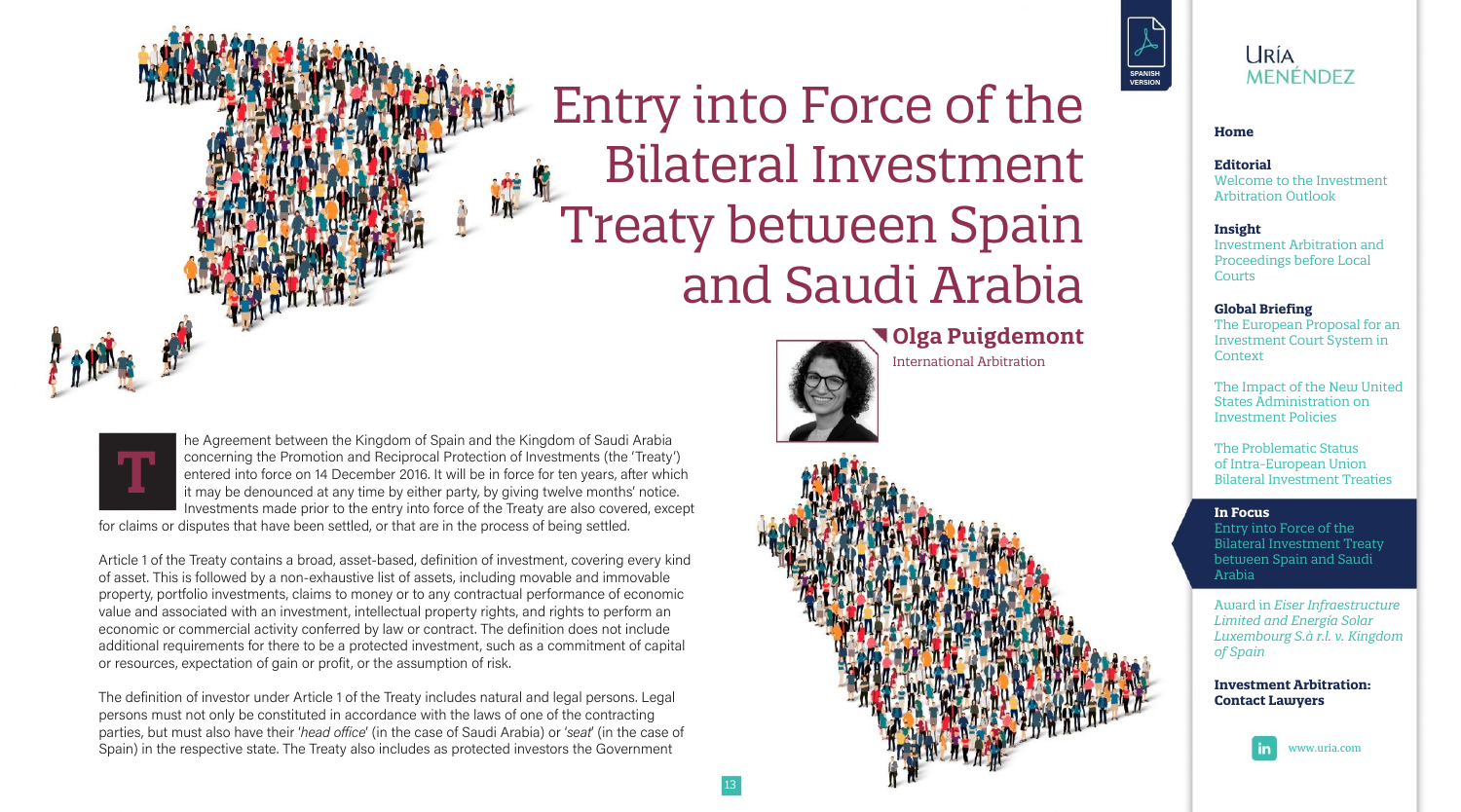of the Kingdom of Saudi Arabia and its financial institutions and authorities. such as the Saudi Arabian Monetary Agency, public funds, and other similar governmental institutions of Saudi Arabia. No similar provision is made in respect of Spanish state entities.

Article 2 requires the contracting parties to treat protected investments in accordance with the fair and equitable treatment standard. The provision does not link this standard to general international law. While the Treaty does not define what is meant by 'fair and equitable' arbitral tribunals have interpreted the term as meaning that investors must be accorded, at least, the minimum standard of treatment under customary international law.

Article 2 also grants protected investments full protection and security 'at all times' but it does not define these terms. This leaves open the question as to whether the standard only requires contracting parties to exercise due diligence and take reasonable measures to protect the physical integrity of an investment (e.g. in the case of riots or actions by the police or military forces). Or alternatively, whether the standard extends beyond 'physical' security to 'legal' security including, for example, a host state's obligation to ensure a stable regulatory legal framework.

Further, Article 2 protects investors against 'arbitrary or discriminatory' measures. Both terms have generally been analysed separately, particularly when, as here, they are separated by the conjunction 'or'. Arbitrariness has been defined by a Chamber of the International Court of Justice in the ELSI case (U.S. v. Italv) as 'a wilful disregard of due process of law, an act which shocks, or at least surprises, a sense of judicial propriety. Discriminatory measures are generally interpreted as including different treatment of similarly placed investments without justification.

Foreign investors are protected against nationality-based discrimination under the Treaty's National and Most-Favoured-Nation treatment clauses in Article 3. The Treaty protects investments and returns on investments covered by the Treaty from treatment less favourable than that accorded to investments and returns on investments covered by the Treaty of host state investors, or investors from third states. The Treaty also grants the investors' 'management, maintenance, use, enjoyment or disposal of their investments, as well as the means by which the investors' rights to such investments may be secured (e.g. through transfers or compensation payments), treatment no less favourable than that granted to a national of the host state or of a third state, whichever is more

Legal persons must be constituted in accordance with the laws of one contracting party and have their 'head office' or 'seat' in the state



### **URÍA MENÉNDEZ**

#### Home

#### Editorial

Welcome to the Investment **Arbitration Outlook** 

#### **Insight**

**Investment Arbitration and** Proceedings before Local Courts

#### **Global Briefing**

The European Proposal for an **Investment Court System in** Context

The Impact of the New United **States Administration on Investment Policies** 

The Problematic Status of Intra-European Union **Bilateral Investment Treaties** 

#### In Focus

Entry into Force of the **Bilateral Investment Treaty** between Spain and Saudi Arabia

Award in Eiser Infraestructure Limited and Energía Solar Luxembourg S.à r.l. v. Kingdom of Spain

#### **Investment Arbitration: Contact Lawyers**



www.uria.com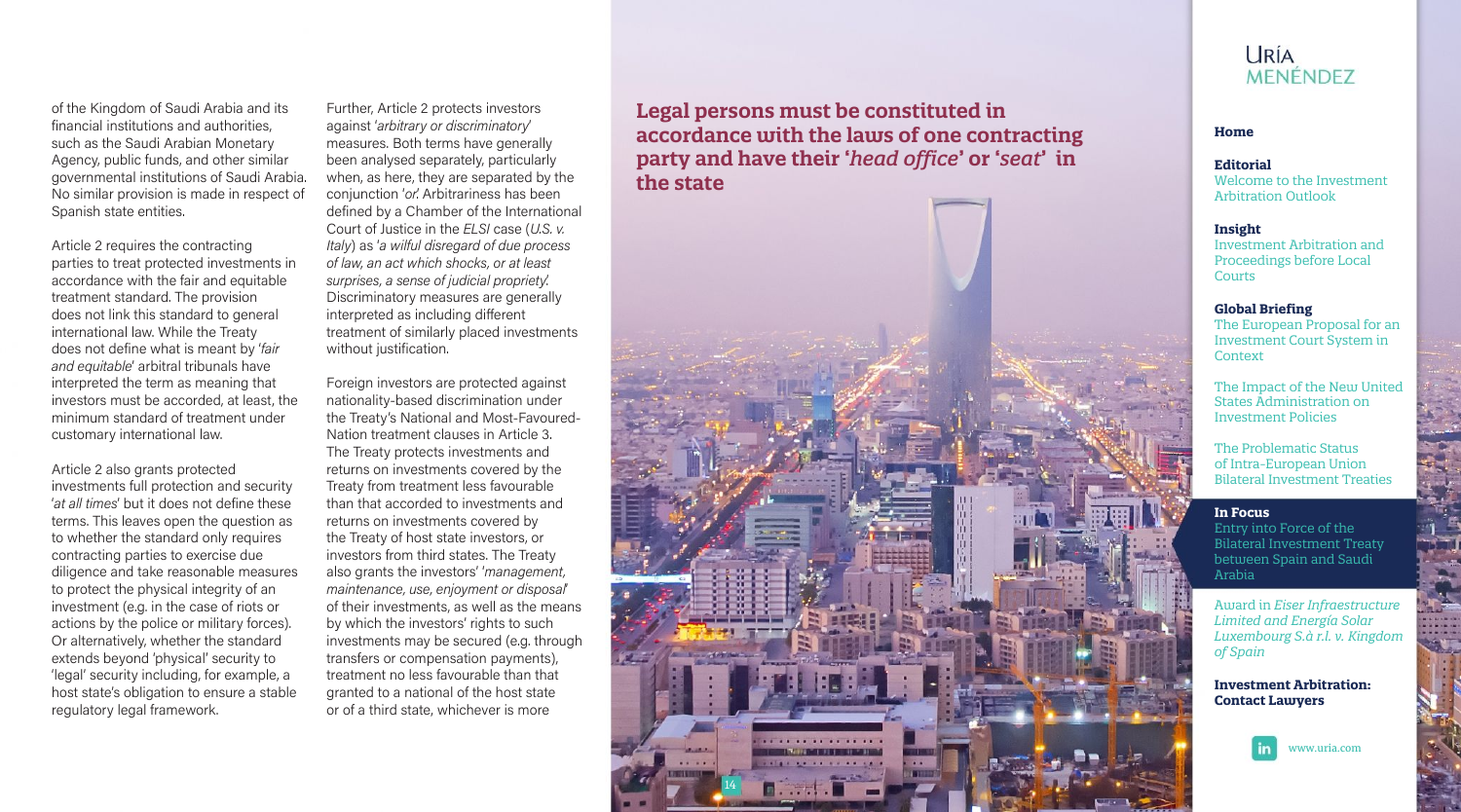

favourable. The two standards of protection under Article 3 of the Treaty are subject to two exclusions: they do not apply to (i) tax matters, or (ii) privileges accorded due to membership of a free trade area, customs or economic union, common market, or any other regional economic organisation.

Article 4 provides that protected investments must not be nationalized. expropriated or subject to measures of equivalent effect, except on public interest grounds, in accordance with due process of law, in a non-discriminatory way and upon payment of prompt, adequate, and effective compensation. Unlike other recent investment agreements, the Treaty does not (i) provide guidance on the meaning of 'measures' with an equivalent effect to an expropriation, such as in indirect or creeping expropriations, and (ii) expressly establish that states may pursue bona fide economic, health, safety, or environmental policies.

The Treaty indicates that the interest to be paid is the applicable market rate, as from the date of the expropriation until compensation is paid. It also establishes the claimant's right to a review of the legality of the expropriation and the amount of compensation. As with the breach of other standards of treatment, there is no specific provision on compensation if the expropriation is illegal.

The Treaty provides for state-to-state ad hoc arbitration and investor-state arbitration (Articles 10 and 11). With regard to investor-

state arbitration, any dispute must be resolved amicably if possible. In relation to the request for amicable consultations. the only requirement is that it be in writing. If negotiations are unsuccessful after six months following this written request, the dispute may be submitted to one of two procedures (to the exclusion of the other): (i) the courts of the host state, or (ii) arbitration in accordance with the Convention on the Settlement of Investment Disputes between States and Nationals of Other States (the 'ICSID Convention'). Both Saudi Arabia and Spain are parties to the ICSID Convention. The Treaty differs from other investment treaties signed by Spain or Saudi Arabia that accord investors the possibility to opt for international arbitration pursuant to the United Nations Commission on International Trade Law Arbitration Rules.

Under the Treaty, losses due to armed conflicts, revolutions, states of general emergency, or revolts must be compensated no less favourably than any compensation granted to nationals of the host state or investors of third states, whichever is more favourable (Article 5). However, the Treaty does not include clauses on reservations or non-precluded measures establishing that the Treaty's obligations do not preclude the parties from adopting measures necessary for the maintenance of public order or public health, the protection of essential security interests, or pursuing similar public policy objectives. Furthermore, the Treaty contains no denial of benefits clause.

## **URÍA** MENÉNDEZ

#### Home

#### Editorial

Welcome to the Investment **Arbitration Outlook** 

#### **Insight**

**Investment Arbitration and** Proceedings before Local Courts

#### **Global Briefing**

The European Proposal for an **Investment Court System in** Context

The Impact of the New United **States Administration on Investment Policies** 

The Problematic Status of Intra-European Union **Bilateral Investment Treaties** 

#### In Focus

Entry into Force of the **Bilateral Investment Treaty** between Spain and Saudi Arabia

Award in Eiser Infraestructure Limited and Energía Solar Luxembourg S.à r.l. v. Kingdom of Spain

#### **Investment Arbitration: Contact Lawyers**

www.uria.com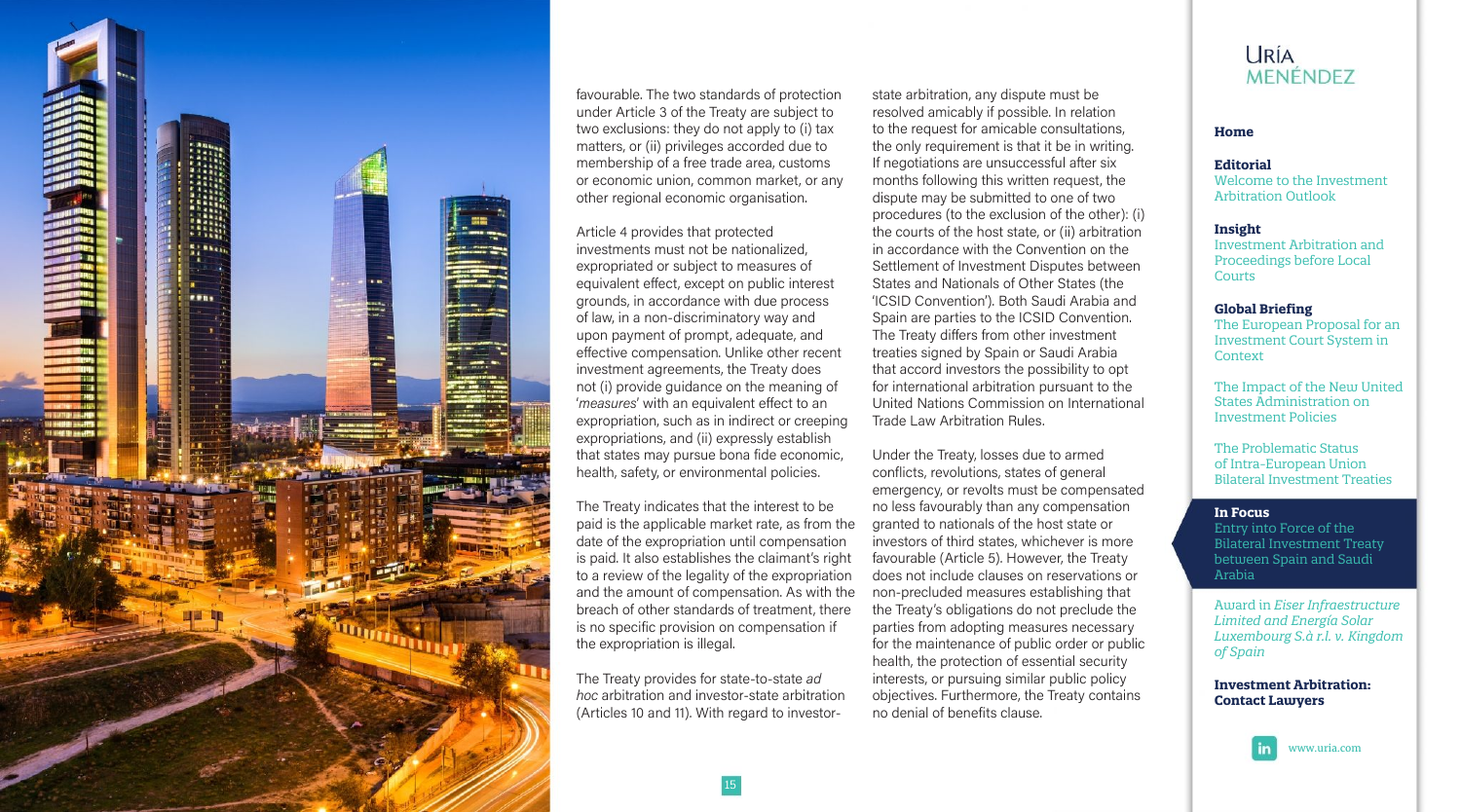# Investment Arbitration Outlook

# Entrada en vigor del tratado bilateral de protección de inversiones entre España y Arabia Saudí

# **Olga Puigdemont**

Arbitraje internacional



l Acuerdo entre el Reino de España y el Reino de Arabia Saudí para la Promoción y Protección Recíproca de Inversiones (el "**Tratado**") entró en vigor el 14 de diciembre de 2016. Después de un periodo inicial de vigencia de diez años, podrá ser denunciado en cualquier momento por cualquiera de las partes con un preaviso de doce meses. Las inversiones realizadas antes de la entrada en vigor del Tratado también quedan protegidas, excepto aquellas reclamaciones o controversias que hayan sido resueltas o que estén en

proceso de resolución.

El artículo 1 del Tratado contiene una definición de inversión amplia que incluye "*todo tipo de activo*". Le sigue una lista no exhaustiva de activos, que incluye bienes muebles e inmuebles, inversiones de cartera, reclamaciones monetarias o de cualquier prestación contractual de valor económico que esté asociada a una inversión, derechos de propiedad intelectual, y los derechos de realizar una actividad económica o comercial conferidos por ley o por contrato. La definición de inversión protegida no incluye requisitos adicionales, como, por ejemplo, el compromiso de invertir cierto capital o recursos, la expectativa de obtener ganancias o utilidades o la asunción de ciertos riesgos.

En virtud del artículo 1 del Tratado, la definición de inversor incluye a personas físicas y jurídicas. Las personas jurídicas no solo deben estar constituidas de conformidad con las leyes de una de las partes contratantes, sino también tener su "*sede principal*" (en el caso de Arabia Saudí) o "*sede*" (en el caso de España) en el Estado respectivo. El Tratado también incluye como inversores protegidos al Gobierno del Reino de Arabia Saudí, a sus instituciones y autoridades financieras (como la Agencia Monetaria), a sus fondos públicos y otras instituciones gubernamentales similares. Por el contrario, no se establece ninguna disposición similar para las entidades estatales españolas.

El artículo 2 obliga a las partes contratantes a tratar las inversiones protegidas de conformidad con el estándar de trato justo y equitativo. El Tratado no vincula esta norma al derecho internacional general ni tampoco define lo que se entiende por "*justo y equitativo*". Sin embargo, algunos tribunales arbitrales han interpretado estos términos y los han definido como el estándar mínimo de trato que deben recibir los inversores bajo el derecho internacional consuetudinario.

El artículo 2 también otorga a las inversiones protegidas plena protección y seguridad "*en todo momento*" pero no define ninguno de estos términos. Esto deja abierta la cuestión de si la norma solo exige que las partes contratantes ejerzan la debida diligencia o tomen medidas razonables para proteger la integridad física de una inversión (por ejemplo, en caso de disturbios o acciones de la policía o fuerzas militares); o si, al contrario, la norma se extiende más allá de la seguridad física para integrar también la seguridad jurídica (por ejemplo, la obligación del Estado receptor de garantizar un marco jurídico y reglamentario estable).

Además, el artículo 2 protege a los inversores de medidas "*arbitrarias o discriminatorias*". Ambos términos han sido generalmente analizados por separado, particularmente cuando, como aquí, están separados por la conjunción "*o*". Por un lado, la arbitrariedad ha sido definida por una Sala de la Corte Internacional de Justicia en el caso *ELSI* (Estados Unidos